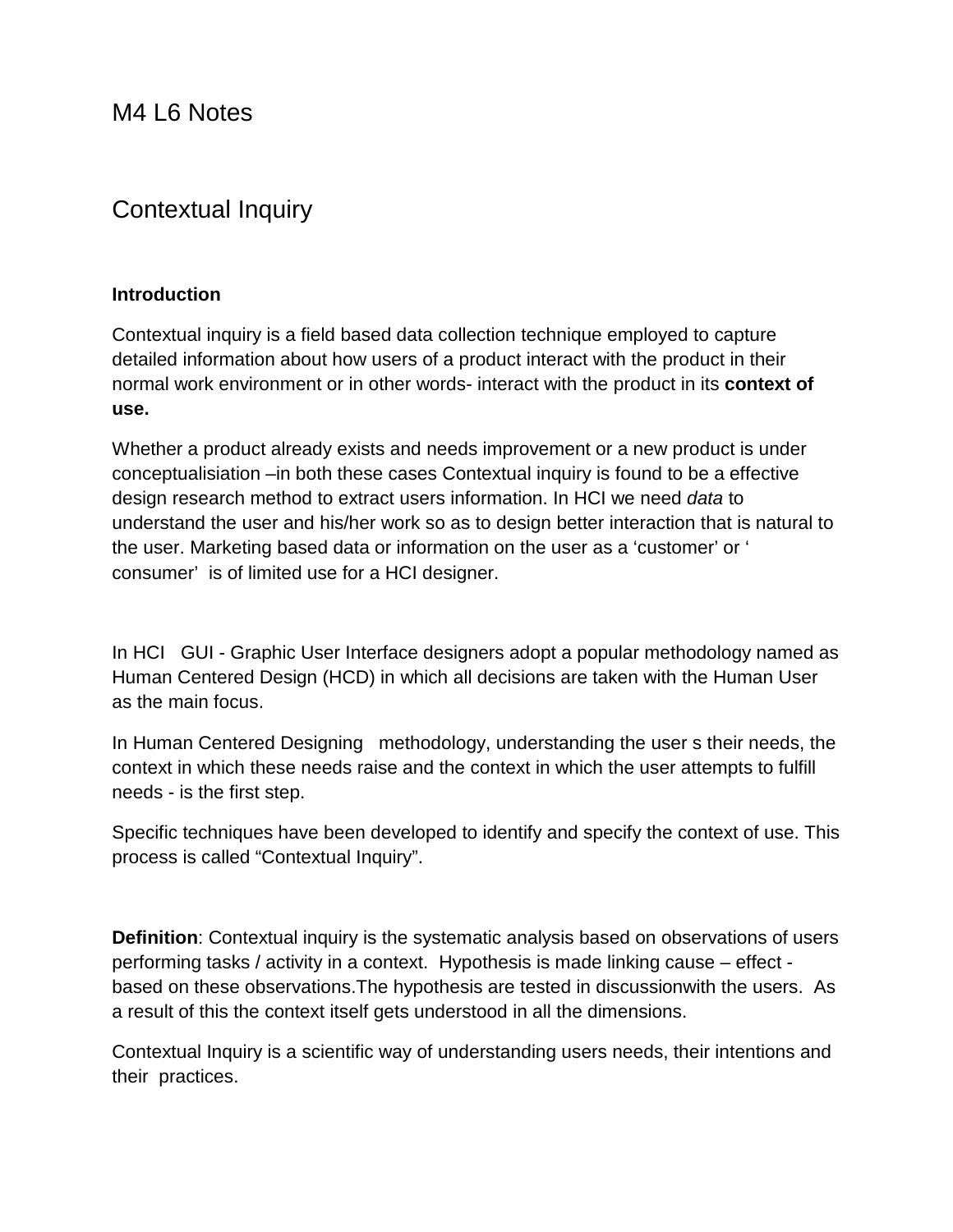By Context is meant the anchoring environment /situation/ reference / work activity with respect to which a designing process (solving a problem or conceptualizing a new product) is underway.

Contextual Inquiry is predominantly a qualitative method. In some cases it is a qualitative cum quantitative method of research.The techniques used in Contextual inquiry are rooted in Ethnography, Psychology, and Ergonomics&Design.

Results of ContextualInquiry are used to formulate the Users' *conceptual model* based on visulaisation of the users *Mental Maps* of tasks, intentions, interpretation and action.

Another way to understand the terms - Contextual Inquiry is by describing its core premise which is simple: Go where the user works/or the environment I which there is a problem /need for which a design is required, observe the user in real time, talk to the customer about their actions during the task execution, come up with a conceptual model of the users point of understanding, propose a hypothesis that will become the basis of the new design / solution ; verify the hypothesis by testing it with the users insight through discussions. In the process of contextual inquiry the designer attempts to understand the issues involved, the variables that are contributing, the best practices etc. Based on these the designer attempts to map design solution insights to those of the users insight.

**Advantages of the** Contextual Inquiry method over other user data collection methods. This method being open ended makes it valuable deep-mining of tacit knowledge from the user.

Tacit knowledge is that knowledge which normally the user is not consciously aware of themselves.

Even though both qualitative as well as quantitative data is involved, this method is reliable and scientific.

The depth and detail of the information uncovered by this method cannot be done so by any other method.

Disadvantages are few. Since majority of information is qualitative itis not provable statistically significant. The inquirer needs to be highly skilled in multiple disciplines such as Ethnography, Psychology, Culture, Design and HCI.

## **Methods & Tools:**

A contextual interviewer observes users as they perform the tasks . Asks questions on the users' actions as they sequentially unfold so as to understand their motivations and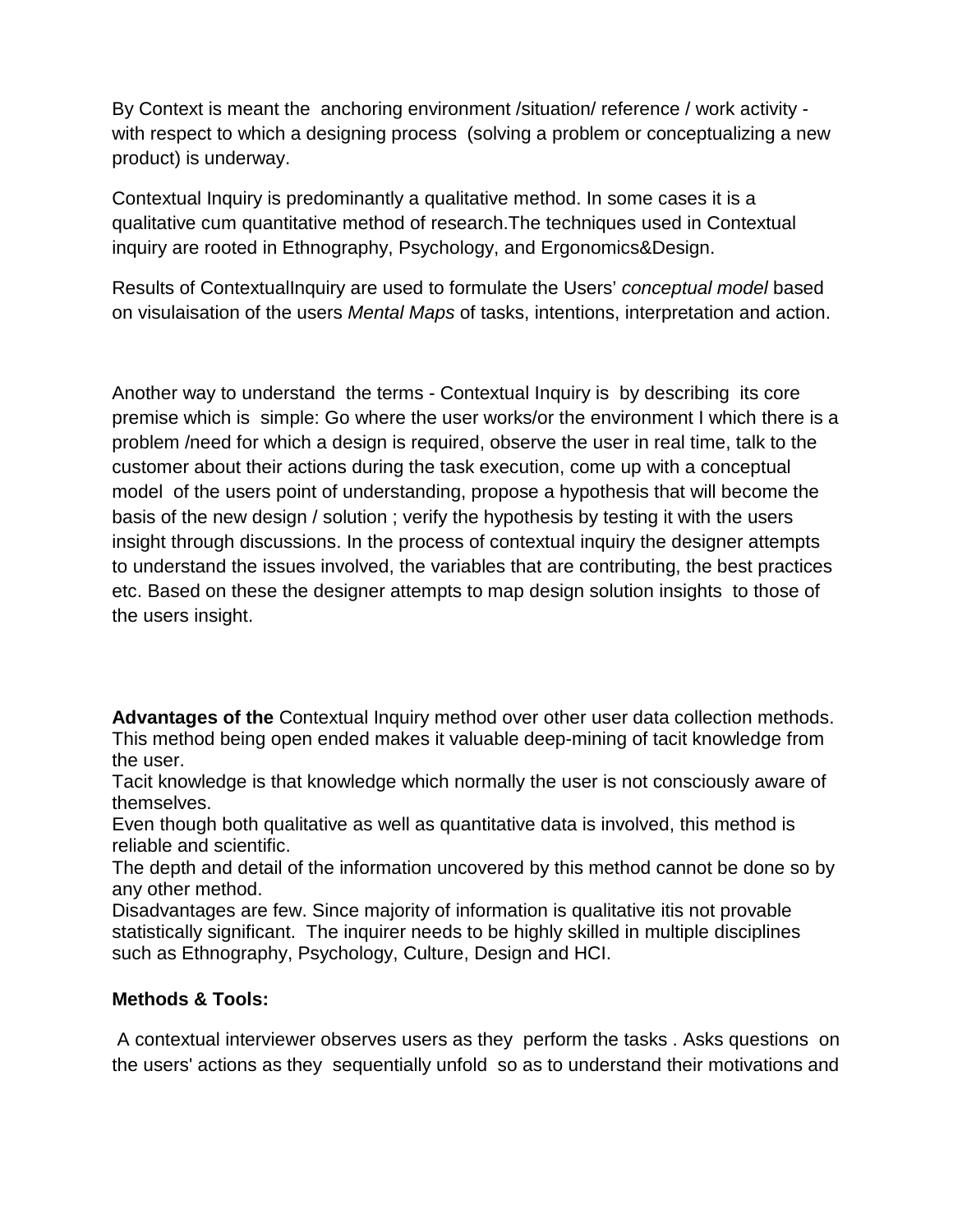strategy. Development of a shared interpretation of the work is done through discussions between the inquirer and the users.

Questions like what happens when things go wrong in your work / task execution sequence ?

What are the practical difficulties faced and needed to be sorted out ?

Take care not to lead the user by prompting while inquiring.

Conduct interviews at the users actual work / use settings/ place /environment.

Inquiry alternates between observing and discussing/clarifying from the user as tpo what the user did and why. In this technique the researcher interprets and shares insights with the user during the interview /discussions. Often the researchers understanding stands corrected by the user.

Researcher needs to take care that the discussions do not move away from the focus of the contextual inquiry.

#### **Tools / Instruments**

Open ended questioning based on observations

Pre-prepared Questionnaire ( User Survey)

Ethnographic observation dairy with notes (These notes are converted into Affinity diagrams; personas; task hierarchy diagrams etc. by the HCI designer as part of the Contextual Inquiry documentation)

Focus group interviews

Structured discussions

Photo / video documentation.

Affinity diagrams / Tree / Hierarchy diagrams

Story boards

Mind maps

#### **Planning for a Contextual Inquiry**

Define the issue /problem /context as well a suppose well for which the Inquiry is being [planned.

Plan for identifying users, their location, their numbers,and their willingness to cooperate.